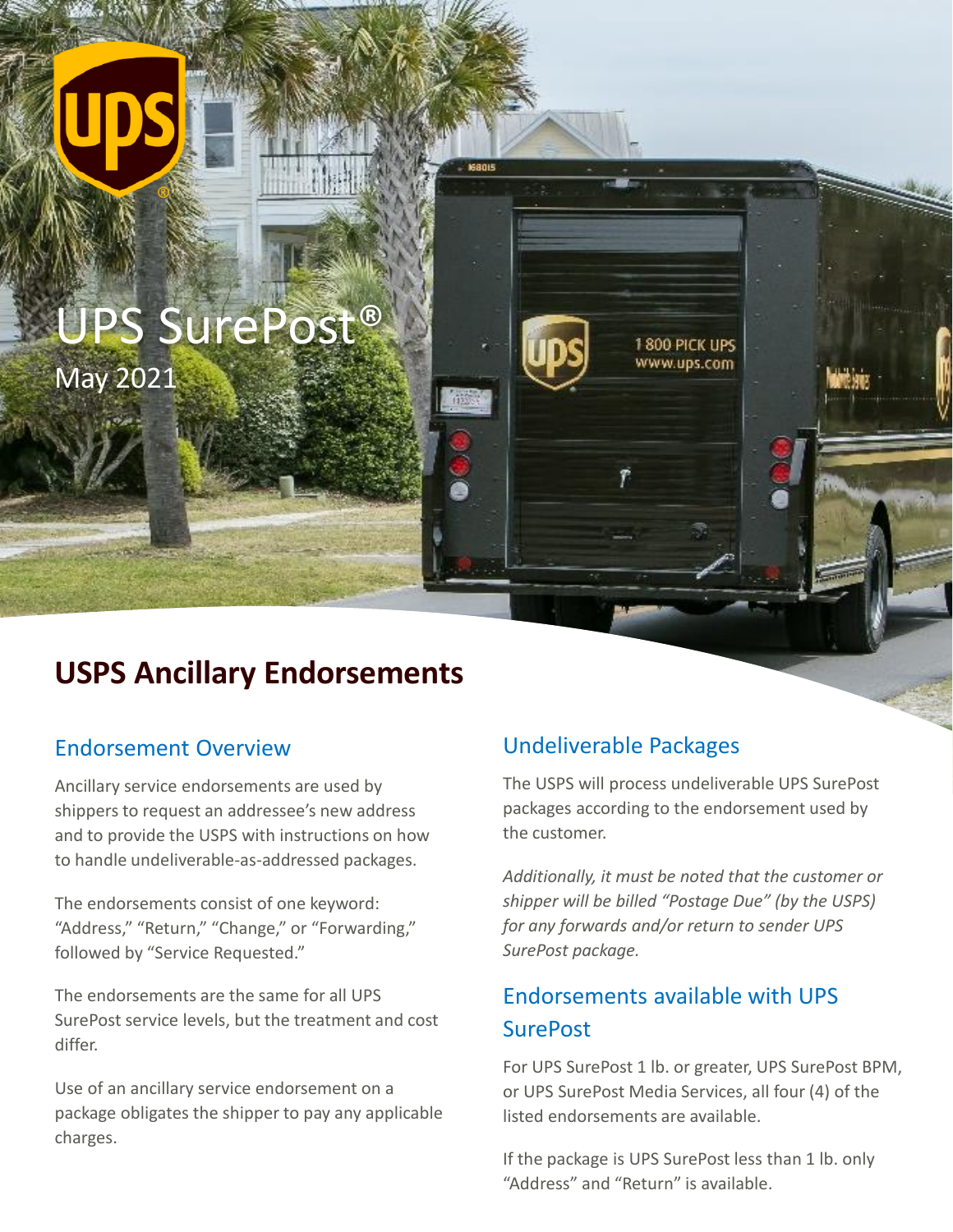

# **USPS Ancillary Endorsements**

#### Return to Sender (RTS) Package

For RTS's, shippers have the option to set up local payment accounts directly with the USPS to pay the postage due of the returned package. The shipper must pre-fund these accounts.

The USPS returns RTS packages to the "Return Address" on the shipping label.

If the shipper has multiple shipping locations, and they all have unique "Return Address," then the shipper will have to set up a local account with the post office that services each address.

Multiple postage due return accounts may be linked together and funded electronically. This can be done by creating an USPS Enterprise Payment System (EPS) account via the USPS Business Customer Gateway (BCG)

#### Forwarded Package

When packages are forwarded to the final mile consignee (this tends to occur when a consignee submits a "Change of Address" form with the USPS), the package will be processed in accordance to the endorsement used by the shipper.

In most cases, the final mile consignee will be charged for the forwarding of this package.

#### Additional Information

UPS SurePost® supports the "Carrier Leave if No Response" Endorsement. This instruction applies only to packages that are deliverable as addressed.

Carrier "Leave if No Response" is the default endorsement for UPS SurePost packages if no endorsement is selected at the time the package is processed for shipment.

| <b>Endorsement Type</b>          | <b>Description</b>                                           | $>1$ lb., BPM,<br><b>Media</b> | $\langle$ 1 $\vert$ b.  |
|----------------------------------|--------------------------------------------------------------|--------------------------------|-------------------------|
| <b>Address Service Requested</b> | Forwarding & Return with Address<br>notification             | Postage Due                    | Forward at<br>no charge |
| <b>Return Service Requested</b>  | Return only with Address notification                        | Returned with<br>Postage Due   | Postage Due             |
| <b>Change Service Requested</b>  | No Forwarding or Return with address<br>notification         | <b>Disposed</b>                | <b>Disposed</b>         |
| Forwarding Service Requested     | Forwarding & Return with Address<br>notification for returns | Forwarded with<br>Postage Due  | Forward at<br>no charge |
| No Endorsement                   | Handled by mail class                                        | Returned with<br>Postage Due   | <b>Disposed</b>         |

## Quick Guide